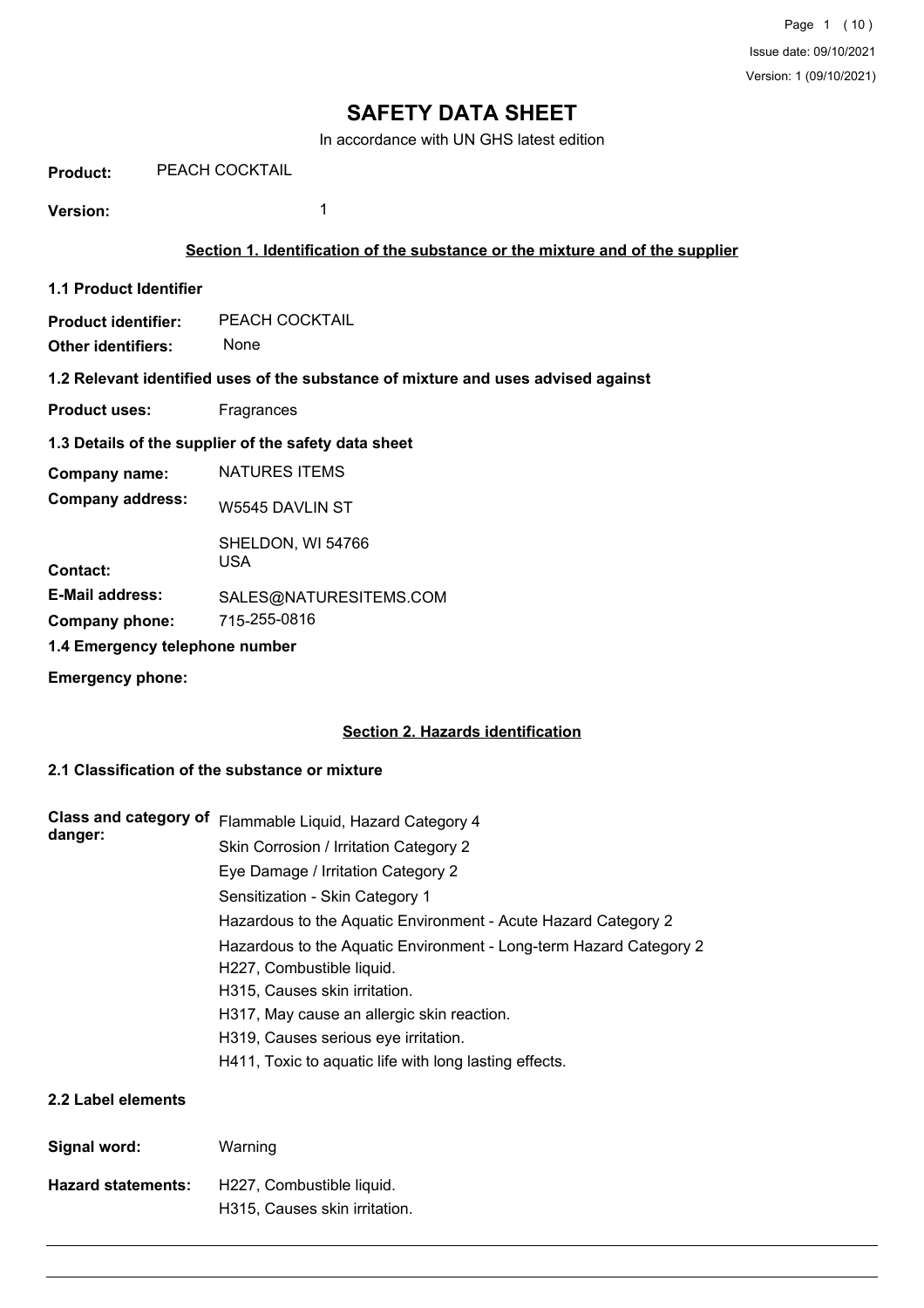In accordance with UN GHS latest edition

| <b>Product:</b>                     | PEACH COCKTAIL                                                                                                                                                                                                                                                                                                                                                                                                                                                                                                                                                                                                                                                                                                                                                                                                                                                                                                                                                                                                                                                                                                        |
|-------------------------------------|-----------------------------------------------------------------------------------------------------------------------------------------------------------------------------------------------------------------------------------------------------------------------------------------------------------------------------------------------------------------------------------------------------------------------------------------------------------------------------------------------------------------------------------------------------------------------------------------------------------------------------------------------------------------------------------------------------------------------------------------------------------------------------------------------------------------------------------------------------------------------------------------------------------------------------------------------------------------------------------------------------------------------------------------------------------------------------------------------------------------------|
| <b>Version:</b>                     | 1                                                                                                                                                                                                                                                                                                                                                                                                                                                                                                                                                                                                                                                                                                                                                                                                                                                                                                                                                                                                                                                                                                                     |
|                                     | H317, May cause an allergic skin reaction.<br>H319, Causes serious eye irritation.<br>H411, Toxic to aquatic life with long lasting effects.                                                                                                                                                                                                                                                                                                                                                                                                                                                                                                                                                                                                                                                                                                                                                                                                                                                                                                                                                                          |
| <b>Precautionary</b><br>statements: | P210, Keep away from heat, sparks, open flames and hot surfaces. - No smoking.<br>P261, Avoid breathing vapour or dust.<br>P264, Wash hands and other contacted skin thoroughly after handling.<br>P272, Contaminated work clothing should not be allowed out of the workplace.<br>P273, Avoid release to the environment.<br>P280, Wear protective gloves/eye protection/face protection.<br>P302/352, IF ON SKIN: Wash with plenty of soap and water.<br>P305/351/338, IF IN EYES: Rinse cautiously with water for several minutes. Remove contact<br>lenses, if present and easy to do. Continue rinsing.<br>P333/313, If skin irritation or rash occurs: Get medical advice/attention.<br>P337/313, If eye irritation persists: Get medical advice/attention.<br>P362, Take off contaminated clothing and wash before reuse.<br>P370/378, In case of fire: Use carbon dioxide, dry chemical, foam for extinction.<br>P391, Collect spillage.<br>P403/235, Store in a well-ventilated place. Keep cool.<br>P501, Dispose of contents/container to approved disposal site, in accordance with local<br>regulations. |



**Other hazards:** None

**Pictograms:**

# **Section 3. Composition / information on ingredients**

**3.2 Mixtures**

**Contains:**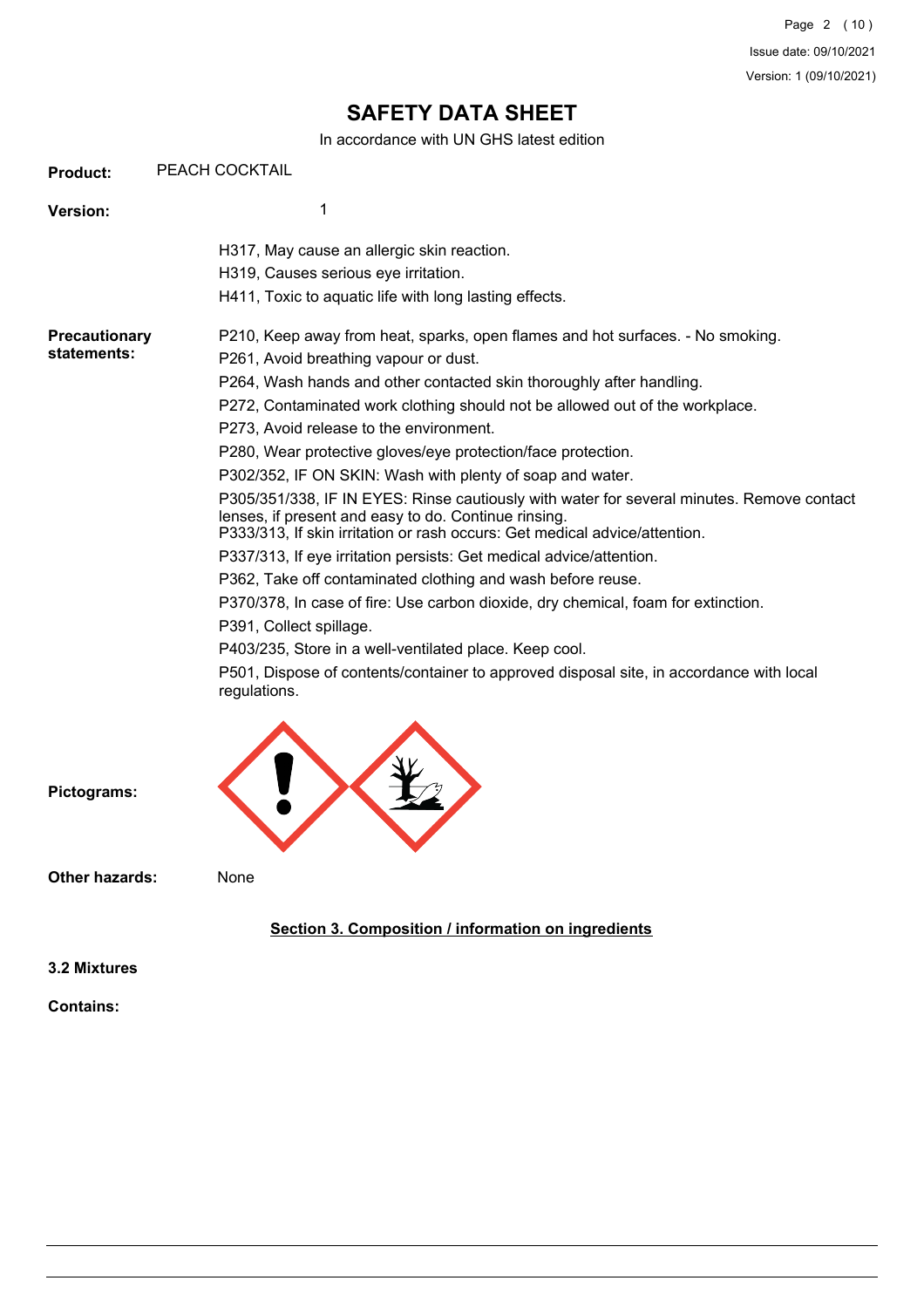In accordance with UN GHS latest edition

#### **Product:** PEACH COCKTAIL

# **Version:** 1

| <b>Name</b>                   | <b>CAS</b>  | EC        | $\%$        | <b>GHS Classification</b>                                                                                                                            |
|-------------------------------|-------------|-----------|-------------|------------------------------------------------------------------------------------------------------------------------------------------------------|
| Linalool                      | 78-70-6     | 201-134-4 | 10-<20%     | Flam. Liq. 4-Acute Tox. 5-Skin Irrit. 2-Eye<br>Irrit. 2A-Skin Sens. 1B-Aquatic Acute 3;<br>H227-H303-H315-H317-H319-H402                             |
| alpha-Hexylcinnamaldehyde     | 101-86-0    | 202-983-3 | 5-<10%      | Acute Tox, 5-Skin Irrit, 3-Skin Sens, 1B-<br>Aquatic Acute 1-Aquatic Chronic 2;H303-<br>H316-H317-H400-H411                                          |
| ALDEHYDE C 14                 | 104-67-6    |           | 5-<10%      | Skin Irrit. 3-Aquatic Acute 3-Aquatic<br>Chronic 3;H316-H412                                                                                         |
| Benzyl benzoate               | 120-51-4    | 204-402-9 | $1 - 5%$    | Acute Tox. 4-Acute Tox. 5-Aquatic Acute<br>1-Aquatic Chronic 2;H302-H313-H400-<br>H411                                                               |
| <b>ETHYL LINALOOL</b>         | 10339-55-6  |           | 1-<5%       | Flam. Liq. 4-Acute Tox. 5-Skin Irrit. 3-Eye<br>Irrit. 2A-Skin Sens. 1B-Aquatic Acute 3;<br>H227-H303-H316-H317-H319-H402                             |
| <b>GAMMA DECALACTONE</b>      | 706-14-9    |           | 1-<5%       | Skin Irrit. 3;H316                                                                                                                                   |
| CYCLO BUTANATE (NECTARATE)    | 113889-23-9 |           | 1-<5%       | Aquatic Acute 2-Aquatic Chronic 2;H411                                                                                                               |
| IALDEHYDE C 10                | 112-31-2    |           | 1-<5%       | Flam. Liq. 4-Skin Irrit. 3-Eye Irrit. 2A-<br>Aquatic Acute 2-Aquatic Chronic 3;H227-<br>H316-H319-H401-H412                                          |
| STYRALLYL ACETATE             | 93-92-5     |           | 1-<5%       | Flam. Lig. 4-Aquatic Acute 3;H227-H402                                                                                                               |
| <b>IDMBC BUTYRATE</b>         | 10094-34-5  |           | 1-<5%       | Aquatic Acute 2-Aquatic Chronic 2;H411                                                                                                               |
| <b>I</b> METHYL PAMPLEMOUSSE  | 67674-46-8  |           | $0.1 - 1\%$ | Flam. Liq. 4-Skin Irrit. 2-Aquatic Acute 3-<br>Aquatic Chronic 3;H227-H315-H412                                                                      |
| <b>INECTARYL</b>              | 95962-14-4  |           | $0.1 - 1\%$ | Eye Irrit. 2A-Aquatic Acute 1-Aquatic<br>Chronic 3;H319-H400-H412                                                                                    |
| NEROL                         | 106-25-2    |           | $0.1 - 1\%$ | Acute Tox. 5-Skin Irrit. 2-Eye Irrit. 2A-<br>Skin Sens. 1B-Aquatic Acute 2;H303-<br>H315-H317-H319-H401                                              |
| <b>I</b> ALLYL AMYL GLYCOLATE | 67634-00-8  |           | $0.1 - 1\%$ | Flam. Liq. 4-Acute Tox. 4-Acute Tox. 2-<br>Skin Irrit. 2-Aquatic Acute 2;H227-H302-<br>H315-H330-H401                                                |
| Citral                        | 5392-40-5   | 226-394-6 | $0.1 - 1\%$ | Acute Tox. 5-Skin Irrit. 2-Eye Irrit. 2A-<br>Skin Sens. 1-Aquatic Acute 2;H313-<br>H315-H317-H319-H401                                               |
| ILEMON OIL CALIFORNIA         | 8008-56-8   |           | $0.1 - 1%$  | Flam. Liq. 3-Skin Irrit. 2-Skin Sens. 1-<br>Repr. 2-Asp. Tox 1-Aquatic Acute 2-<br>Aquatic Chronic 2;H226-H304-H315-<br>H317-H361-H411               |
| TERPINEOL ALPHA (R)           | 98-55-5     |           | $0.1 - 1\%$ | Flam. Liq. 4-Acute Tox. 5-Skin Irrit. 2-Eye<br>Irrit. 2A-Aquatic Acute 2;H227-H303-<br>H315-H319-H401                                                |
| <b>CITRONELLAL</b>            | 106-23-0    |           | $0.1 - 1\%$ | Flam. Liq. 4-Acute Tox. 5-Acute Tox. 5-<br>Skin Irrit. 2-Eye Irrit. 2A-Skin Sens. 1B-<br>Aquatic Acute 2;H227-H303-H313-H315-<br>H317-H319-H401      |
| Cinnamaldehyde                | 104-55-2    | 203-213-9 | $0.1 - 1\%$ | Acute Tox. 5-Acute Tox. 4-Skin Irrit. 2-<br>Eye Irrit. 2A-Skin Sens. 1A-Aquatic Acute<br>2-Aquatic Chronic 3, H303-H312-H315-<br>H317-H319-H401-H412 |
| IDIHYDRO MYRCENOL             | 18479-58-8  |           | $0.1 - 1\%$ | Flam. Liq. 4-Acute Tox. 5-Skin Irrit. 2-Eye<br>Irrit. 2A-Aquatic Acute 3;H227-H303-<br>H315-H319-H402                                                |
| <b>INERYL ACETATE</b>         | 141-12-8    |           | $0.1 - 1\%$ | Skin Sens. 1B-Aquatic Acute 2;H317-<br>H401                                                                                                          |
| IALDEHYDE C 8                 | 124-13-0    |           | $0.1 - 1%$  | Flam. Liq. 3-Skin Irrit. 2-Eye Irrit. 2A-<br>Aquatic Acute 2-Aquatic Chronic 2;H226-<br>H315-H319-H411                                               |
| ALLYL CYCLO HEXYL PROPIONATE  | 2705-87-5   |           | $0.1 - 1\%$ | Acute Tox. 4-Acute Tox. 4-Acute Tox. 4-<br>Skin Sens. 1-Aquatic Acute 1-Aquatic<br>Chronic 1; H302-H312-H317-H332-H410                               |
| ILINALYL ACETATE              | 115-95-7    |           | $0.1 - 1\%$ | Flam. Liq. 4-Skin Irrit. 2-Eye Irrit. 2B-Skin<br>Sens. 1B-Aquatic Acute 3;H227-H315-<br>H317-H320-H402                                               |
| <b>UNDECAVERTOL</b>           | 81782-77-6  |           | $0.1 - 1%$  | Flam. Liq. 4-Aquatic Acute 1-Aquatic<br>Chronic 2;H227-H400-H411                                                                                     |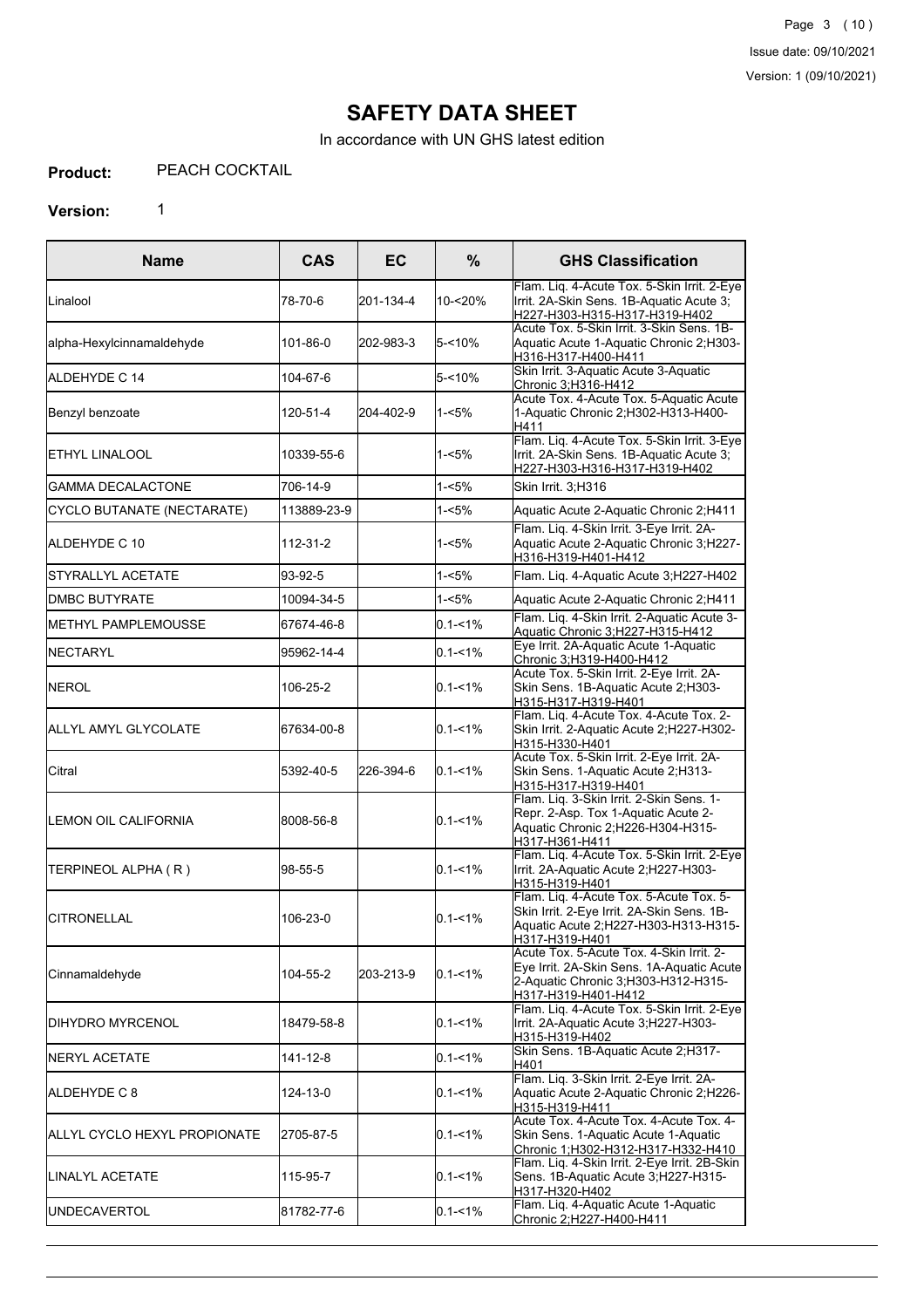In accordance with UN GHS latest edition

#### **Product:** PEACH COCKTAIL

# **Version:** 1

| <b>IAMBRETTOLIDE</b>  | l28645-51-4    | $10.1 - 1\%$ | Aquatic Acute 1-Aquatic Chronic 1; H410                                                                  |
|-----------------------|----------------|--------------|----------------------------------------------------------------------------------------------------------|
| <b>ICARVONE LAEVO</b> | $199 - 49 - 0$ | $10.1 - 1\%$ | Flam. Lig. 4-Acute Tox. 5-Acute Tox. 5-<br>Skin Sens. 1B-Aquatic Acute 2, H227-<br>IH303-H313-H317-H401  |
| <b>IDAMASCENONE</b>   | 23696-85-7     | $1 < 0.1\%$  | Acute Tox. 5-Skin Irrit. 2-Skin Sens. 1A-<br>Aquatic Acute 2-Aquatic Chronic 2, H313-<br>IH315-H317-H411 |

# **Substances with Community workplace exposure limits, not listed above:**

Not Applicable

# **Section 4. First-aid measures**

# **4.1 Description of first aid measures**

IF ON SKIN: Wash with plenty of soap and water.

IF IN EYES: Rinse cautiously with water for several minutes. Remove contact lenses, if present and easy to do. Continue rinsing.

# **4.2 Most important symptoms and effects, both acute and delayed**

Causes skin irritation.

May cause an allergic skin reaction.

Causes serious eye irritation.

### **4.3 Indication of any immediate medical attention and special treatment needed**

None expected, see Section 4.1 for further information.

# **SECTION 5: Firefighting measures**

### **5.1 Extinguishing media**

Suitable media: Carbon dioxide, Dry chemical, Foam.

# **5.2 Special hazards arising from the substance or mixture**

In case of fire, may be liberated: Carbon monoxide, Unidentified organic compounds.

### **5.3 Advice for fire fighters:**

In case of insufficient ventilation, wear suitable respiratory equipment.

### **Section 6. Accidental release measures**

### **6.1 Personal precautions, protective equipment and emergency procedures:**

Avoid inhalation. Avoid contact with skin and eyes. See protective measures under Section 7 and 8.

### **6.2 Environmental precautions:**

Keep away from drains, surface and ground water, and soil.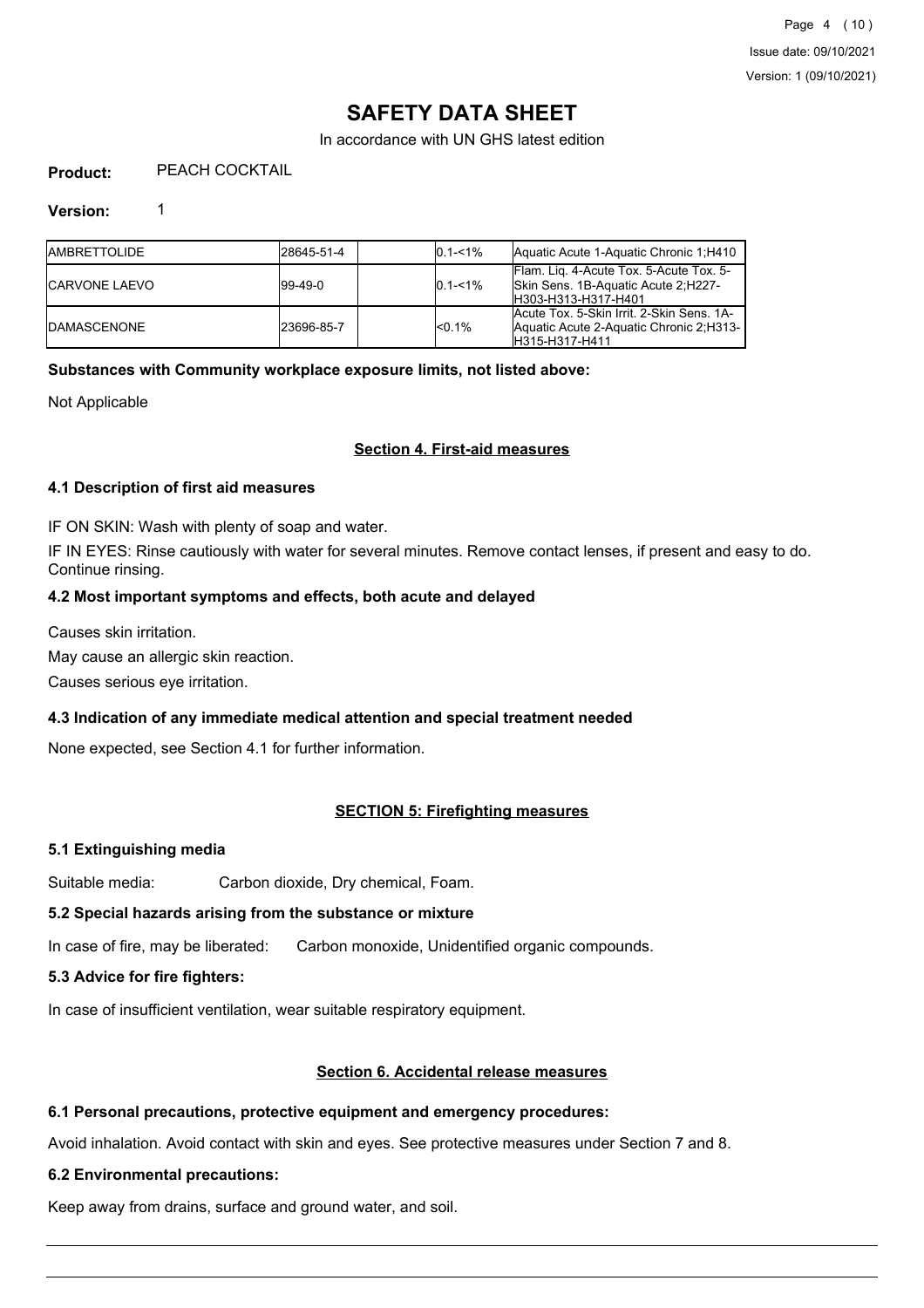In accordance with UN GHS latest edition

#### **Product:** PEACH COCKTAIL

**Version:** 1

### **6.3 Methods and material for containment and cleaning up:**

Remove ignition sources. Provide adequate ventilation. Avoid excessive inhalation of vapours. Contain spillage immediately by use of sand or inert powder. Dispose of according to local regulations.

#### **6.4 Reference to other sections:**

Also refer to sections 8 and 13.

# **Section 7. Handling and storage**

### **7.1 Precautions for safe handling:**

Keep away from heat, sparks, open flames and hot surfaces. - No smoking. Use personal protective equipment as required. Use in accordance with good manufacturing and industrial hygiene practices. Use in areas with adequate ventilation Do not eat, drink or smoke when using this product.

# **7.2 Conditions for safe storage, including any incompatibilities:**

Store in a well-ventilated place. Keep container tightly closed. Keep cool. Ground/bond container and receiving equipment. Use explosion-proof electrical, ventilating and lighting equipment. Use only non-sparking tools. Take precautionary measures against static discharge.

### **7.3 Specific end use(s):**

Fragrances: Use in accordance with good manufacturing and industrial hygiene practices.

### **Section 8. Exposure controls/personal protection**

### **8.1 Control parameters**

Workplace exposure limits: Not Applicable

### **8.2 Exposure Controls**

### **Eye / Skin Protection**

Wear protective gloves/eye protection/face protection

### **Respiratory Protection**

Under normal conditions of use and where adequate ventilation is available to prevent build up of excessive vapour, this material should not require special engineering controls. However, in conditions of high or prolonged use, or high temperature or other conditions which increase exposure, the following engineering controls can be used to minimise exposure to personnel: a) Increase ventilation of the area with local exhaust ventilation. b) Personnel can use an approved, appropriately fitted respirator with organic vapour cartridge or canisters and particulate filters. c) Use closed systems for transferring and processing this material.

Also refer to Sections 2 and 7.

### **Section 9. Physical and chemical properties**

### **9.1 Information on basic physical and chemical properties**

| Appearance: | Clear free-flowing liquid without sediment |
|-------------|--------------------------------------------|
| Odour:      | Conforms To Standard                       |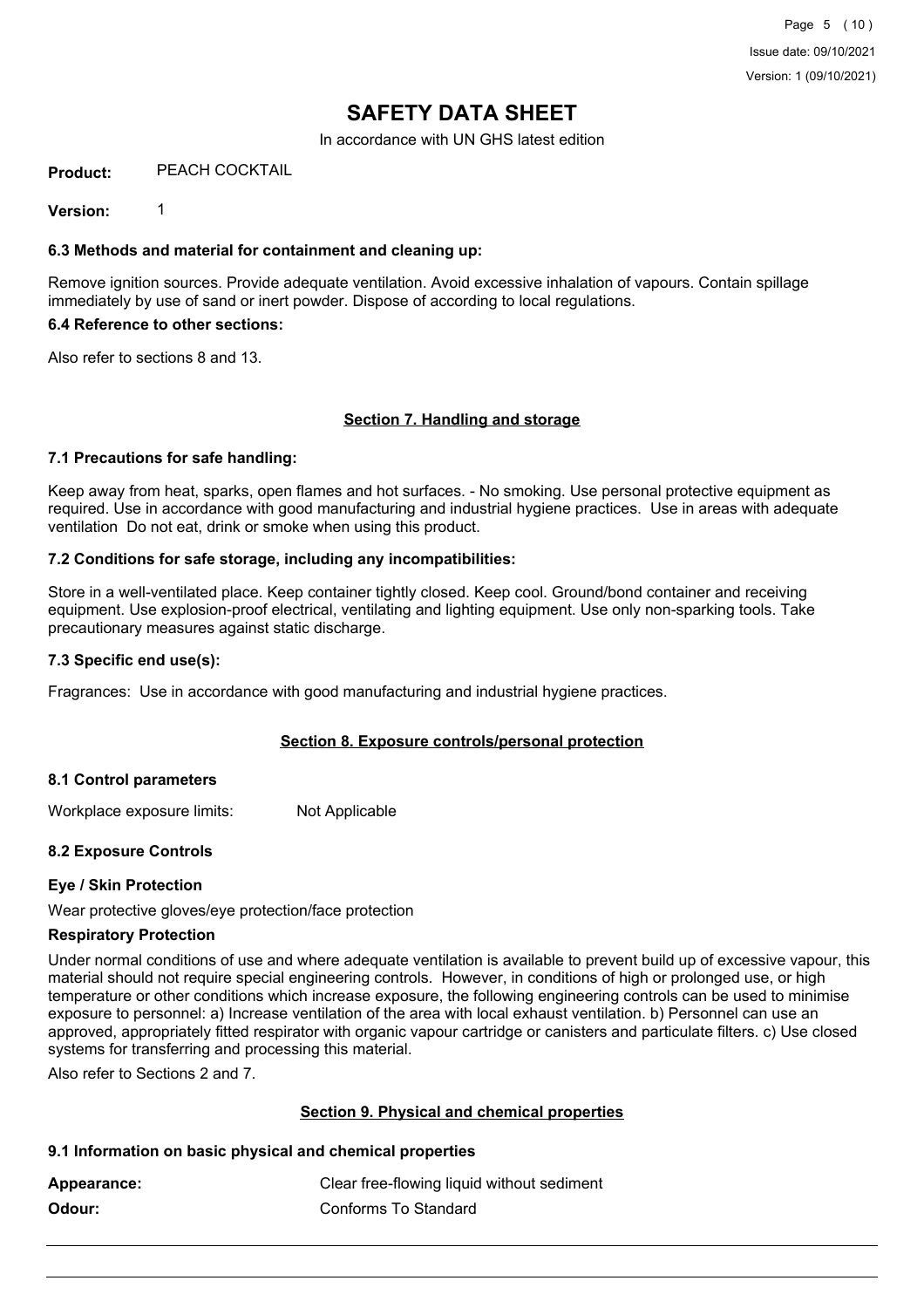In accordance with UN GHS latest edition

**Product:** PEACH COCKTAIL

**Version:** 1

**pH:** Not determined **Initial boiling point / range:** Not determined Flash point: 76 °C **Vapour pressure:** Not determined **Relative density:** 0.9120 - 0.9220 **Solubility(ies):** Not determined **9.2 Other information:** None available

# **Section 10. Stability and reactivity**

#### **10.1 Reactivity:**

Presents no significant reactivity hazard, by itself or in contact with water.

### **10.2 Chemical stability:**

Good stability under normal storage conditions.

### **10.3 Possibility of hazardous reactions:**

Not expected under normal conditions of use.

#### **10.4 Conditions to avoid:**

Avoid extreme heat.

### **10.5 Incompatible materials:**

Avoid contact with strong acids, alkalis or oxidising agents.

# **10.6 Hazardous decomposition products:**

Not expected.

# **Section 11. Toxicological information**

### **11.1 Information on toxicological effects**

This mixture has not been tested as a whole for health effects. The health effects have been calculated using the methods outlined in UN GHS.

Causes skin irritation.

May cause an allergic skin reaction.

Causes serious eye irritation.

| <b>Assumed Toxicity Value (LD50 or ATE) for Acute Oral Toxicity:</b>       | >5000         |
|----------------------------------------------------------------------------|---------------|
| <b>Assumed Toxicity Value (LD50 or ATE) for Acute Dermal Toxicity:</b>     | >5000         |
| <b>Assumed Toxicity Value (LC50 or ATE) for Acute Inhalation Toxicity:</b> | Not Available |
| <b>Inhalation Route:</b>                                                   | Not Available |

**Information about hazardous ingredients in the mixture**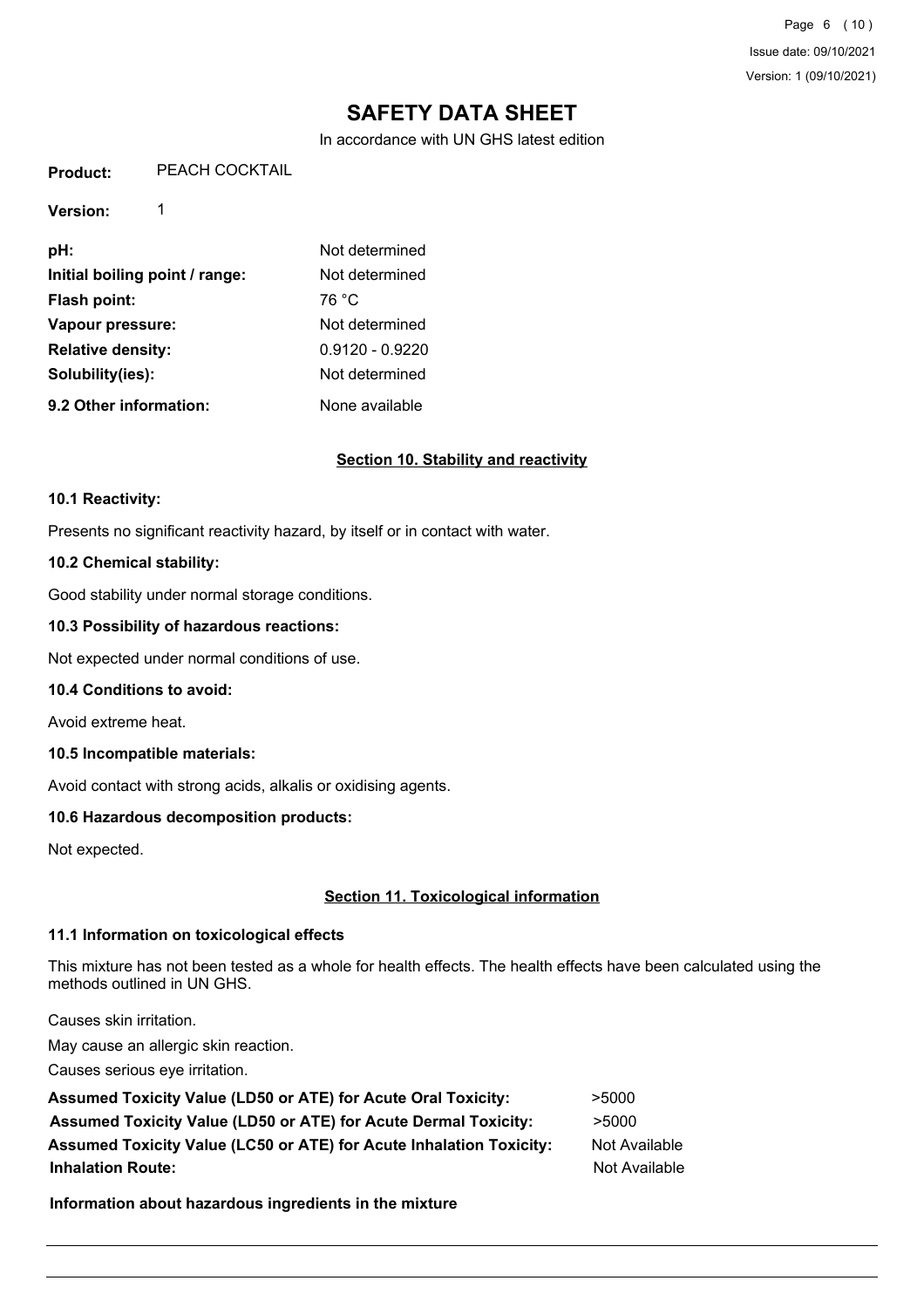In accordance with UN GHS latest edition

**Product:** PEACH COCKTAIL

# **Version:** 1

| Ingredient      | <b>CAS</b> | EC                | LD50/ATE Oral | LD50/ATE<br>Dermal | LC50/ATE<br><b>Inhalation</b> | <b>LC50</b><br>Route |
|-----------------|------------|-------------------|---------------|--------------------|-------------------------------|----------------------|
| Benzyl benzoate | 120-51-4   | $ 204 - 402 - 9 $ | 1500          | 4000               | Not available                 | lNot<br>lavailable   |

Refer to Sections 2 and 3 for additional information.

# **Section 12. Ecological information**

# **12.1 Toxicity:**

Toxic to aquatic life with long lasting effects.

**12.2 Persistence and degradability:** Not available

**12.3 Bioaccumulative potential:** Not available

**12.4 Mobility in soil:** Not available

### **12.5 Results of PBT and vPvB assessment:**

This substance does not meet the PBT/vPvB criteria of REACH, annex XIII.

**12.6 Other adverse effects:** Not available

### **Section 13. Disposal considerations**

### **13.1 Waste treatment methods:**

Dispose of in accordance with local regulations. Avoid disposing into drainage systems and into the environment. Empty containers should be taken to an approved waste handling site for recycling or disposal.

# **Section 14. Transport information**

| 14.1 UN number:                    | UN3082                                                                                           |
|------------------------------------|--------------------------------------------------------------------------------------------------|
| 14.2 UN Proper Shipping Name:      | ENVIRONMENTALLY HAZARDOUS SUBSTANCE, LIQUID, N.O.S.<br>(AMBRETTOLIDE, alpha-Hexylcinnamaldehyde) |
| 14.3 Transport hazard class(es):   | 9                                                                                                |
| <b>Sub Risk:</b>                   |                                                                                                  |
| 14.4. Packing Group:               | Ш                                                                                                |
| <b>14.5 Environmental hazards:</b> | This is an environmentally hazardous substance.                                                  |
| 14.6 Special precautions for user: | None additional                                                                                  |
|                                    | 14.7 Transport in bulk according to Annex II of MARPOL73/78 and the IBC Code:                    |

Not applicable

### **Section 15. Regulatory information**

# **15.1 Safety, health and environmental regulations/legislation specific for the substance or mixture**

Additional formulation properties: 2 entries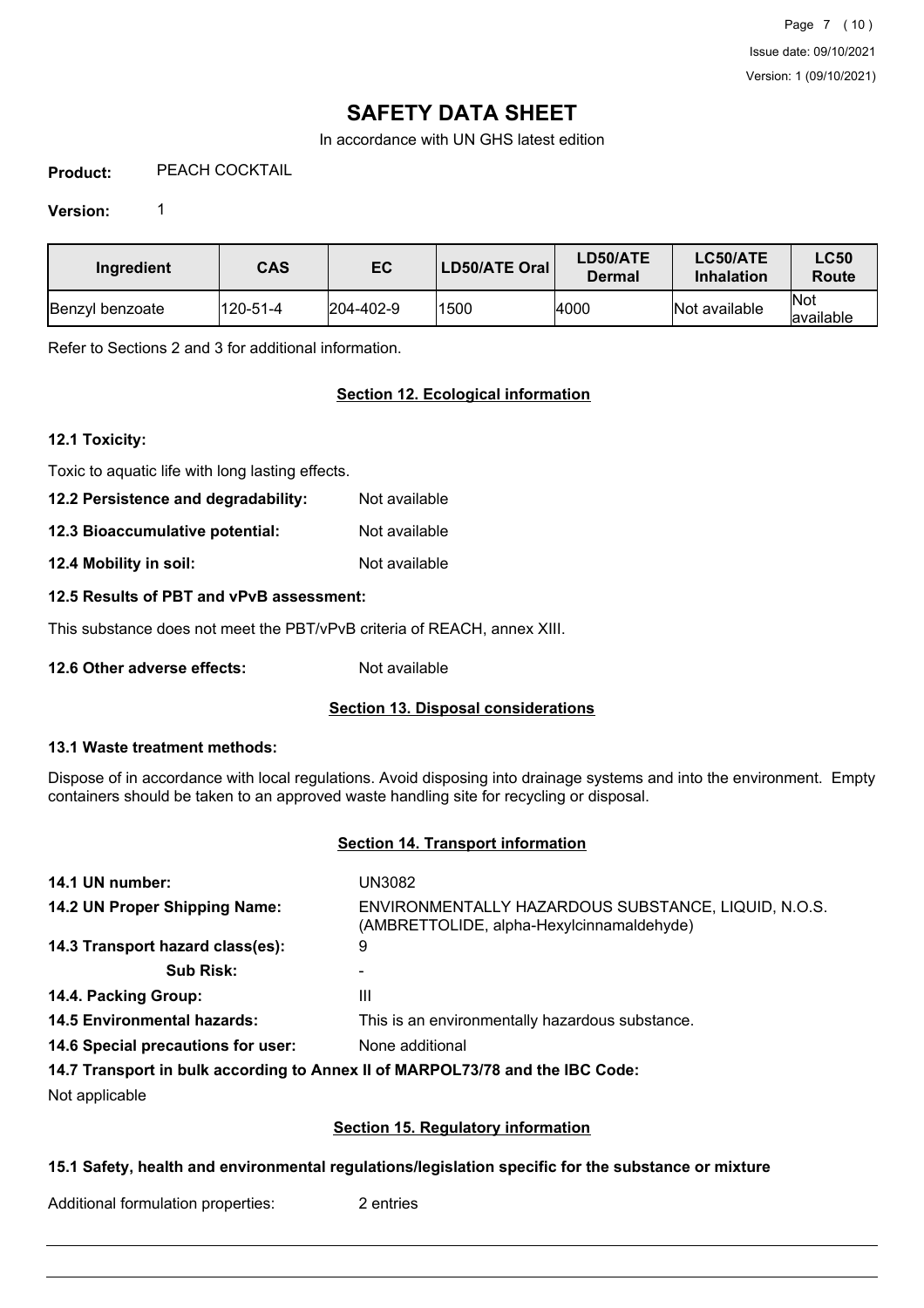In accordance with UN GHS latest edition

**Product:** PEACH COCKTAIL

**Version:** 1

**15.2 Chemical Safety Assessment**

A Chemical Safety Assessment has not been carried out for this product.

# **Section 16. Other information**

| <b>Concentration % Limits:</b>  | EH A2=16.87% EH A3=1.66% EH C2=91.34% EH C3=8.86% EH C4=99.<br>32% SCI 2=97.09% SCI 3=5.83% EDI 2A=62.50% SS 1=9.71% |
|---------------------------------|----------------------------------------------------------------------------------------------------------------------|
| <b>Total Fractional Values:</b> | EH A2=5.93 EH A3=60.20 EH C2=1.09 EH C3=11.29 EH C4=1.01 SCL<br>2=1.03 SCI 3=17.14 EDI 2A=1.60 SS 1=10.30            |

**Key to revisions:**

Not applicable

# **Key to abbreviations:**

| <b>Abbreviation</b> | <b>Meaning</b>                                                     |
|---------------------|--------------------------------------------------------------------|
| Acute Tox. 2        | Acute Toxicity - Inhalation Category 2                             |
| Acute Tox. 4        | Acute Toxicity - Oral Category 4                                   |
| Acute Tox. 4        | Acute Toxicity - Dermal Category 4                                 |
| Acute Tox. 4        | Acute Toxicity - Inhalation Category 4                             |
| Acute Tox. 5        | Acute Toxicity - Oral Category 5                                   |
| Acute Tox. 5        | Acute Toxicity - Dermal Category 5                                 |
| Aquatic Acute 1     | Hazardous to the Aquatic Environment - Acute Hazard Category 1     |
| Aquatic Acute 2     | Hazardous to the Aquatic Environment - Acute Hazard Category 2     |
| Aquatic Acute 3     | Hazardous to the Aquatic Environment - Acute Hazard Category 3     |
| Aquatic Chronic 1   | Hazardous to the Aquatic Environment - Long-term Hazard Category 1 |
| Aquatic Chronic 2   | Hazardous to the Aquatic Environment - Long-term Hazard Category 2 |
| Aquatic Chronic 3   | Hazardous to the Aquatic Environment - Long-term Hazard Category 3 |
| Asp. Tox 1          | <b>Aspiration Hazard Category 1</b>                                |
| Eye Irrit. 2A       | Eye Damage / Irritation Category 2A                                |
| Eye Irrit. 2B       | Eye Damage / Irritation Category 2B                                |
| Flam. Liq. 3        | Flammable Liquid, Hazard Category 3                                |
| Flam. Liq. 4        | Flammable Liquid, Hazard Category 4                                |
| H <sub>226</sub>    | Flammable liquid and vapour.                                       |
| H <sub>227</sub>    | Combustible liquid.                                                |
| H302                | Harmful if swallowed.                                              |
| H303                | May be harmful if swallowed.                                       |
| H304                | May be fatal if swallowed and enters airways.                      |
| H312                | Harmful in contact with skin.                                      |
| H313                | May be harmful in contact with skin.                               |
| H315                | Causes skin irritation.                                            |
| H316                | Causes mild skin irritation.                                       |
| H317                | May cause an allergic skin reaction.                               |
| H319                | Causes serious eye irritation.                                     |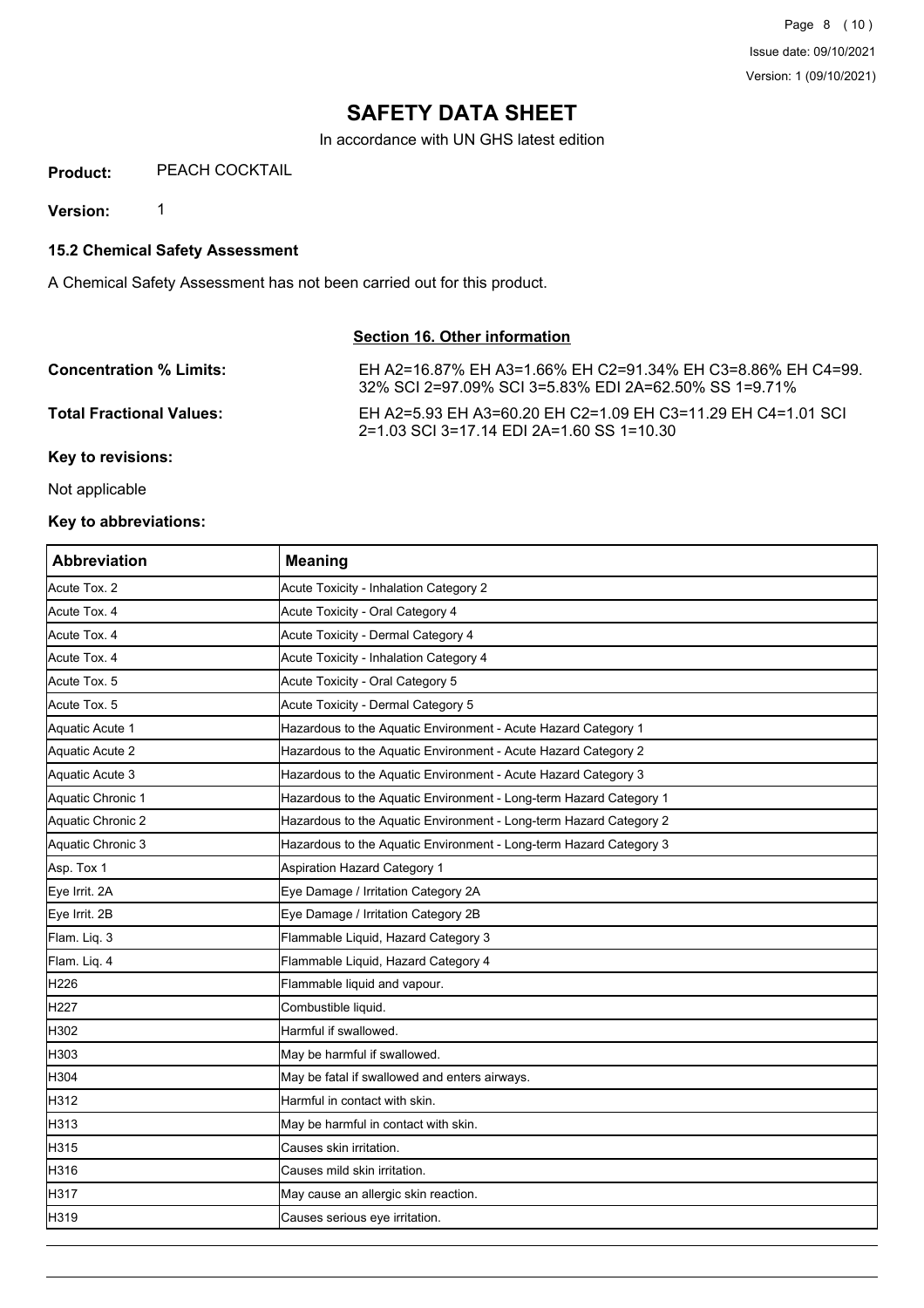In accordance with UN GHS latest edition

#### **Product:** PEACH COCKTAIL

# **Version:** 1

| H320             | Causes eye irritation.                                                                                                              |
|------------------|-------------------------------------------------------------------------------------------------------------------------------------|
| H330             | Fatal if inhaled.                                                                                                                   |
| H332             | Harmful if inhaled.                                                                                                                 |
| H361             | Suspected of damaging fertility or the unborn child (exposure route).                                                               |
| H400             | Very toxic to aquatic life.                                                                                                         |
| H401             | Toxic to aquatic life.                                                                                                              |
| H402             | Harmful to aquatic life.                                                                                                            |
| H410             | Very toxic to aquatic life with long lasting effects.                                                                               |
| H411             | Toxic to aquatic life with long lasting effects.                                                                                    |
| H412             | Harmful to aquatic life with long lasting effects.                                                                                  |
| P202             | Do not handle until all safety precautions have been read and understood.                                                           |
| P210             | Keep away from heat, sparks, open flames and hot surfaces. - No smoking.                                                            |
| P233             | Keep container tightly closed.                                                                                                      |
| P240             | Ground/bond container and receiving equipment.                                                                                      |
| P241             | Use explosion-proof electrical, ventilating and lighting equipment.                                                                 |
| P242             | Use only non-sparking tools.                                                                                                        |
| P243             | Take precautionary measures against static discharge.                                                                               |
| P <sub>260</sub> | Do not breathe vapour or dust.                                                                                                      |
| P261             | Avoid breathing vapour or dust.                                                                                                     |
| P <sub>264</sub> | Wash hands and other contacted skin thoroughly after handling.                                                                      |
| P270             | Do not eat, drink or smoke when using this product.                                                                                 |
| P271             | Use only outdoors or in a well-ventilated area.                                                                                     |
| P272             | Contaminated work clothing should not be allowed out of the workplace.                                                              |
| P273             | Avoid release to the environment.                                                                                                   |
| P280             | Wear protective gloves/eye protection/face protection.                                                                              |
| P <sub>284</sub> | Wear respiratory protection.                                                                                                        |
| P301/310         | IF SWALLOWED: Immediately call a POISON CENTER or doctor/physician.                                                                 |
| P301/312         | IF SWALLOWED: call a POISON CENTER or doctor/physician if you feel unwell.                                                          |
| P302/352         | IF ON SKIN: Wash with plenty of soap and water.                                                                                     |
| P303/361/353     | IF ON SKIN (or hair): Remove/take off immediately all contaminated clothing. Rinse skin with water/shower.                          |
| P304/340         | IF INHALED: Remove victim to fresh air and keep at rest in a position comfortable for breathing.                                    |
| P305/351/338     | IF IN EYES: Rinse cautiously with water for several minutes. Remove contact lenses, if present and easy to<br>do. Continue rinsing. |
| P308/313         | IF exposed or concerned: Get medical advice/attention.                                                                              |
| P310             | Immediately call a POISON CENTER or doctor/physician.                                                                               |
| P312             | Call a POISON CENTRE or doctor/physician if you feel unwell.                                                                        |
| P330             | Rinse mouth.                                                                                                                        |
| P331             | Do not induce vomiting.                                                                                                             |
| P332/313         | If skin irritation occurs: Get medical advice/attention.                                                                            |
| P333/313         | If skin irritation or rash occurs: Get medical advice/attention.                                                                    |
| P337/313         | If eye irritation persists: Get medical advice/attention.                                                                           |
| P362             | Take off contaminated clothing and wash before reuse.                                                                               |
| P363             | Wash contaminated clothing before reuse.                                                                                            |
|                  |                                                                                                                                     |